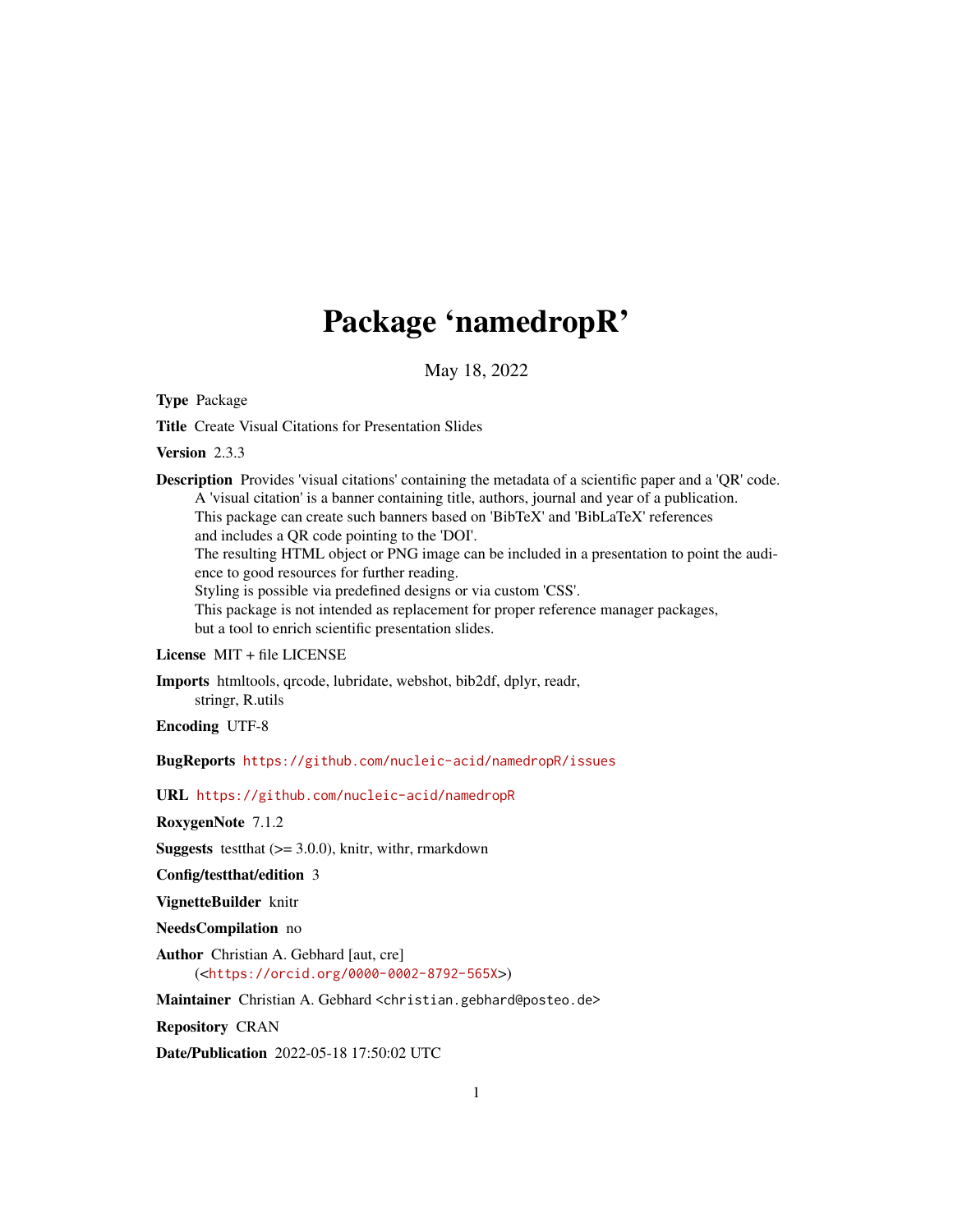### <span id="page-1-0"></span>R topics documented:

#### **Index** [9](#page-8-0)

drop\_html *drop\_html*

#### Description

Accepts bibliographic information and returns a htmltools tagList for printing/display.

#### Usage

```
drop_html(
 work_item,
 include_qr,
  qr_size = 250,
 qr_color = "#000000",
 vc_width = 600,output_dir,
  style,
 use_xaringan = FALSE,
 style_args = list()
\mathcal{L}
```
#### Arguments

| work_item  | A data.frame or tibble with $nrow(word_item) == 1$ containing the data for one<br>reference to create the visual citation.                                                                                                                                                                                                                                                                                                                                                                                                                                                                       |
|------------|--------------------------------------------------------------------------------------------------------------------------------------------------------------------------------------------------------------------------------------------------------------------------------------------------------------------------------------------------------------------------------------------------------------------------------------------------------------------------------------------------------------------------------------------------------------------------------------------------|
| include_qr | Character string specifying the way the QR code should be included or if no<br>QR code should be included. 'embed' results in a stand alone $\langle \text{img} \rangle$ tag within<br>the HTML object, other options are ignored for the time being. 'link' (default)<br>creates a PNG of the QR code and stores it in a subfolder of the HTML file's<br>location. The HTML <img/> tag links to this file then. 'link_svg' creates a SVG<br>of the QR code and stores it in a subfolder of the HTML file's location. The<br>HTML <img/> tag links to this file then. 'none' creates no QR code. |
| $qr\_size$ | Specifies the height/width of the rendered QR code in px. Default: 250px, min-<br>imum: 150px. Ignored for SVG output.                                                                                                                                                                                                                                                                                                                                                                                                                                                                           |
| gr_color   | Specifies the foreground color of the QR code as hex-string, e.g. "#00FF00".                                                                                                                                                                                                                                                                                                                                                                                                                                                                                                                     |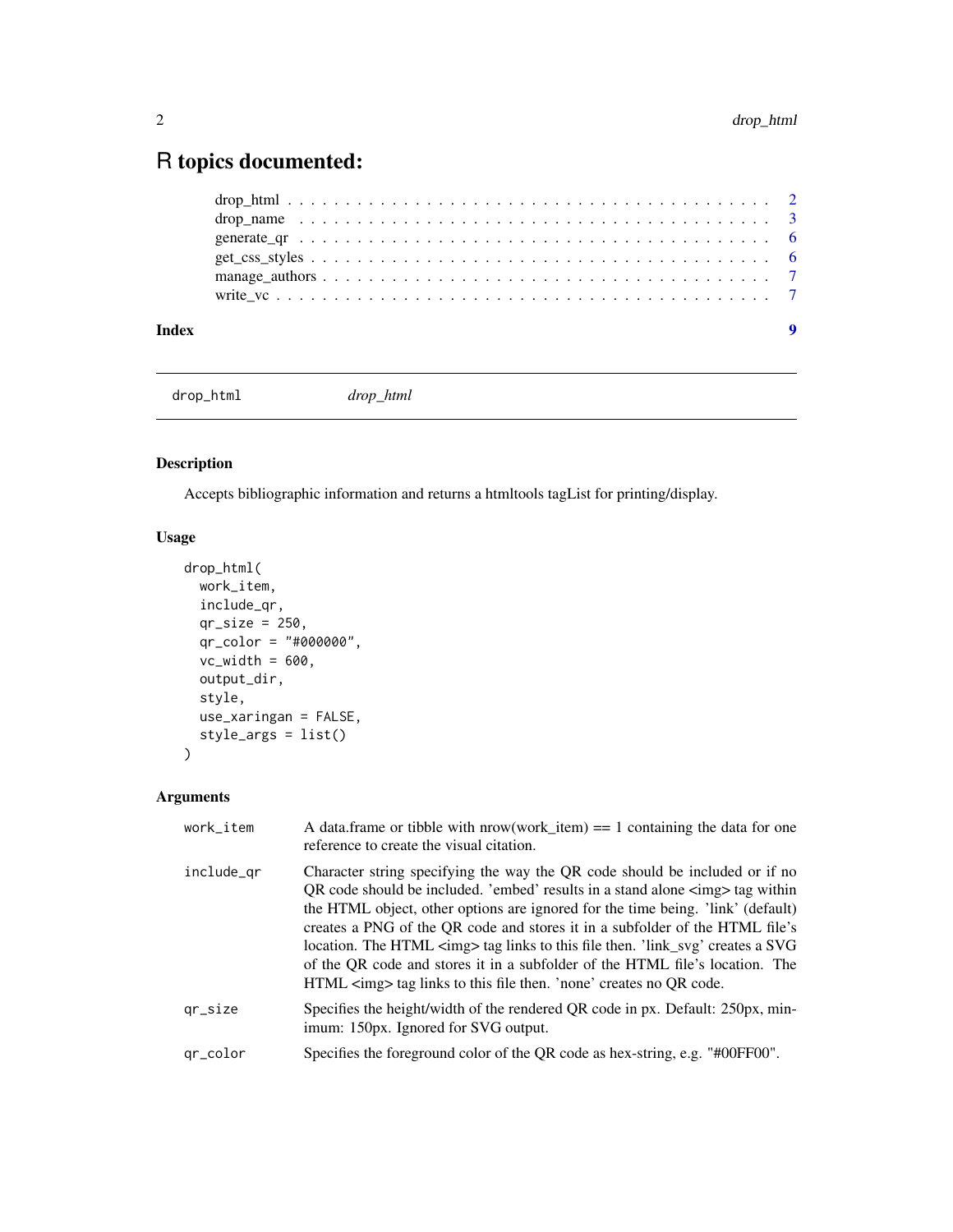#### <span id="page-2-0"></span>drop\_name 3

| vc_width     | Specifies the width of the text part of the visual citation in px. This can be<br>adjusted to accommodate e.g. untypically long or short titles. Default: 600px                                                                                                                                                                    |
|--------------|------------------------------------------------------------------------------------------------------------------------------------------------------------------------------------------------------------------------------------------------------------------------------------------------------------------------------------|
| output_dir   | A string specifying the relative path, where the rendered output files should be<br>stored.                                                                                                                                                                                                                                        |
| style        | A string specifying the desired style for the visual citation. Possible values are:<br>"modern", "classic", "clean", "none". If "none" is given, the returned html can<br>use a custom css file provided by the user. This custom CSS file must specify<br>styles for <div> classes "top-row", "title-row" and "author-row".</div> |
| use_xaringan | Boolean to specify if an HTML output is intended to be included in an HTML<br>presentation (like e.g. xaringan) or not. When including the visual citation via<br>htmltools::includeHTML(), the QR code needs to be in a subfolder relative to<br>the rendered presentation, not relative to the visual citation.                  |
| style_args   | Custom style arguments can be passed by drop_name for individual styles. These<br>are passed on to get_css_styles(). Style arguments are combinations of 'au-<br>thor_', 'title_', 'journal_' with either one of: 'font', 'size', 'weight' and 'color'.<br>E.g. 'author_weight = "bold"'.                                          |

#### Value

A htmltools taglist containing the visual citation as HTML representation including style.

drop\_name *drop\_name*

#### Description

Extracts metadata from a .bib file and exports the visual citation in the specified format.

#### Usage

```
drop_name(
 bib,
  cite_key,
  output_dir = "visual_citations",
  export_as = "html",max_authors = 3,
  include_qr = "link",
  qr_size = 250,
  qr_color = "#000000",
  vc\_width = 600,style = "modern",
 path_absolute = FALSE,
  use_xaringan = FALSE,
 clean_strings = TRUE,
  ...
)
```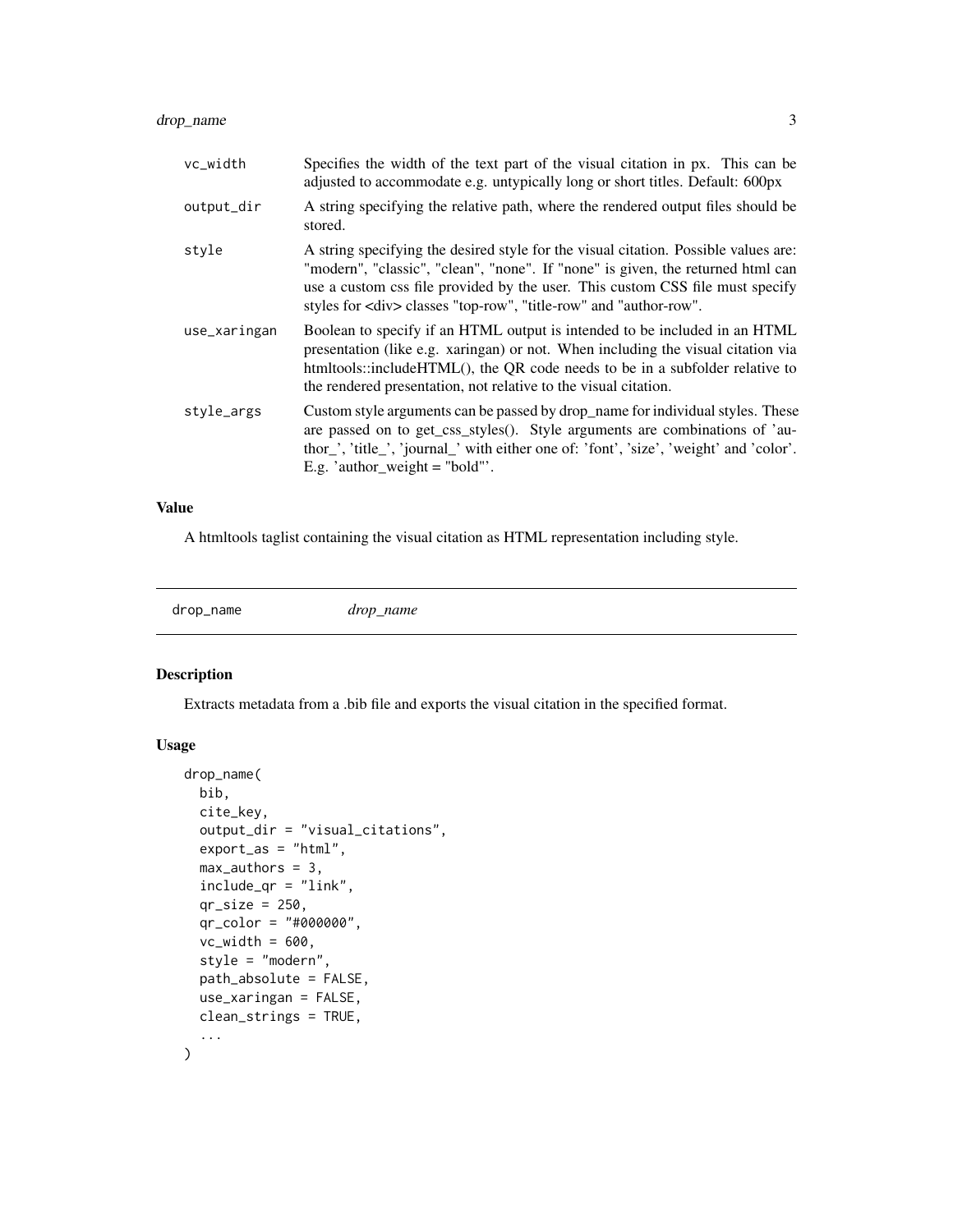#### Arguments

| bib           | Accepts one of the following: 1) A data.frame or tibble containing the columns<br>YEAR, JOURNAL, AUTHOR, TITLE, BIBTEXKEY (all mandatory) and DOI,<br>URL (optional). 2) A file path to a bibliography file in BibTeX/BibLaTeX for-<br>mat (usually *.bib file).                                                                                                                                                                                                                                                                                                           |
|---------------|----------------------------------------------------------------------------------------------------------------------------------------------------------------------------------------------------------------------------------------------------------------------------------------------------------------------------------------------------------------------------------------------------------------------------------------------------------------------------------------------------------------------------------------------------------------------------|
| cite_key      | If given, either a character string or a vector of strings are accepted. Specifies<br>the reference items within the bibliography for which visual citations should be<br>created. If no key is specified, a visual citation is created for ALL reference<br>items within the bibliography. In other words, either one, many or no BibTeX<br>citation keys can be specified.                                                                                                                                                                                               |
| output_dir    | A string specifying the relative path, where the rendered output files should be<br>stored.                                                                                                                                                                                                                                                                                                                                                                                                                                                                                |
| export_as     | A string specifying the desired output format. For now supports PNG and<br>HTML. Use "html" to include the 'bare' taglist (recommended for inclusion in<br>Rmarkdown documents) or "html_full" to write a standalone .html file including<br><head> etc. The PNG is a screenshot of the rendered HTML via the 'webshot'<br/>package. The filename represents this two step approach on purpose. For web-<br/>shot you need to install phantomJS once (see 'webshot' documentation).</head>                                                                                 |
| max_authors   | Integer number of maximum authors to print. If the number of authors exceeds<br>this, the list is cropped accordingly.                                                                                                                                                                                                                                                                                                                                                                                                                                                     |
| include_qr    | Character string specifying the way the QR code should be included or if no<br>QR code should be included. 'embed' results in a stand alone <img/> tag within<br>the HTML object, other options are ignored for the time being. 'link' (default)<br>creates a PNG of the QR code and stores it in a subfolder of the HTML file's<br>location. The HTML <img/> tag links to this file then. 'link_svg' creates a SVG<br>of the QR code and stores it in a subfolder of the HTML file's location. The<br>HTML <img/> tag links to this file then. 'none' creates no QR code. |
| qr_size       | Specifies the height/width of the rendered QR code in px. Default: 250px, min-<br>imum: 150px. Ignored for SVG output.                                                                                                                                                                                                                                                                                                                                                                                                                                                     |
| qr_color      | Specifies the foreground color of the QR code as hex-string, e.g. "#00FF00";<br>default is black: "#000000".                                                                                                                                                                                                                                                                                                                                                                                                                                                               |
| vc_width      | Specifies the width of the text part of the visual citation in px. This can be<br>adjusted to accommodate e.g. untypically long or short titles. Default: 600px                                                                                                                                                                                                                                                                                                                                                                                                            |
| style         | A string specifying the desired style for the visual citation. Possible values are:<br>"modern", "classic", "clean", "fancy", "newspaper", "compact" and "none". If<br>"compact" is given, the rendered VC contains only the last name of the first<br>author and the publication year, next to the QR code. If "none" is given, the<br>returned html can use a custom css file provided by the user. This custom CSS<br>file must specify styles for <div> classes "top-row", "title-row" and "author-<br/>row". (see vignette)</div>                                     |
| path_absolute | Boolean to specify, whether the returned output path is a relative path or an<br>absolute path.                                                                                                                                                                                                                                                                                                                                                                                                                                                                            |
| use_xaringan  | Boolean to specify if an HTML output is intended to be included in an HTML<br>presentation (like e.g. xaringan) or not. When including the visual citation via<br>htmltools::includeHTML(), the QR code needs to be in a subfolder relative to<br>the rendered presentation, not relative to the visual citation.                                                                                                                                                                                                                                                          |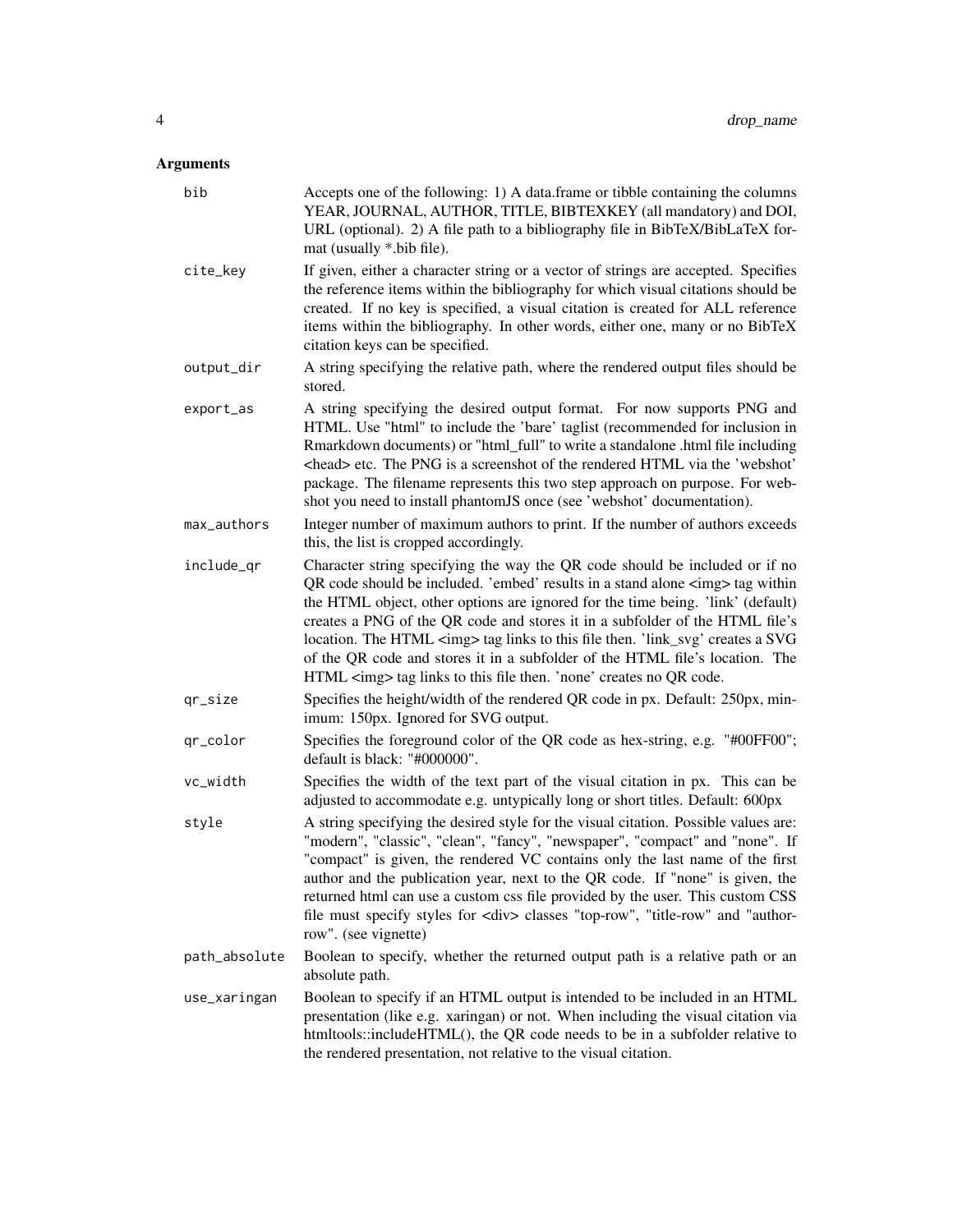#### drop\_name 5

| clean_strings | Removes curly braces from titles and journal names, as they are often present in<br>BibTeX strings, but not needed for the rendering. TRUE by default, but can be<br>set to FALSE, if the are needed.                                                                                                     |
|---------------|-----------------------------------------------------------------------------------------------------------------------------------------------------------------------------------------------------------------------------------------------------------------------------------------------------------|
| $\ddots$ .    | Allows for custom style arguments to override predefined styles. Supported are:<br>author_size, author_font, author_weight, author_color, title_size, title_font, ti-<br>tle_weight, title_color, journal_size, journal_font, journal_weight, journal_color.<br>Fonts need to be installed on the system. |

#### Value

A character string with the file path to the created visual citation in the specified output format.

#### Examples

```
# create sample data
## Not run:
bib_tbl <- dplyr::tribble(
  ~TITLE, ~AUTHOR, ~JOURNAL, ~BIBTEXKEY, ~YEAR,
  "Some title", c("Alice", "Bob", "Charlie"),
  "Journal of Unnecessary R Packages",
  "Alice2022", "2022"
\mathcal{L}# create visual citation
drop_name(
  bib = bib_tbl,
  cite_key = "Alice2022",
  export_as = "png",
  max_authors = 2,
  style = "clean",
  output_dir = "visual_citations",
  author_color = "#FF0000",
  author_weight = "normal",
  author_size = "12pt",
  author_font = "Roboto",
  title_color = "#00FF00",
  title_weight = "bold",
  title_size = "2.5rem",
  title_font = "Playfair Display",
  journal_color = "#0000FF",
  journal_weight = "bold",
  journal_size = "8pt",
  journal_font = "Fira Sans",
  qr_size = 150,
  qr_color = "#AAAAAA"
\overline{)}
```
## End(Not run)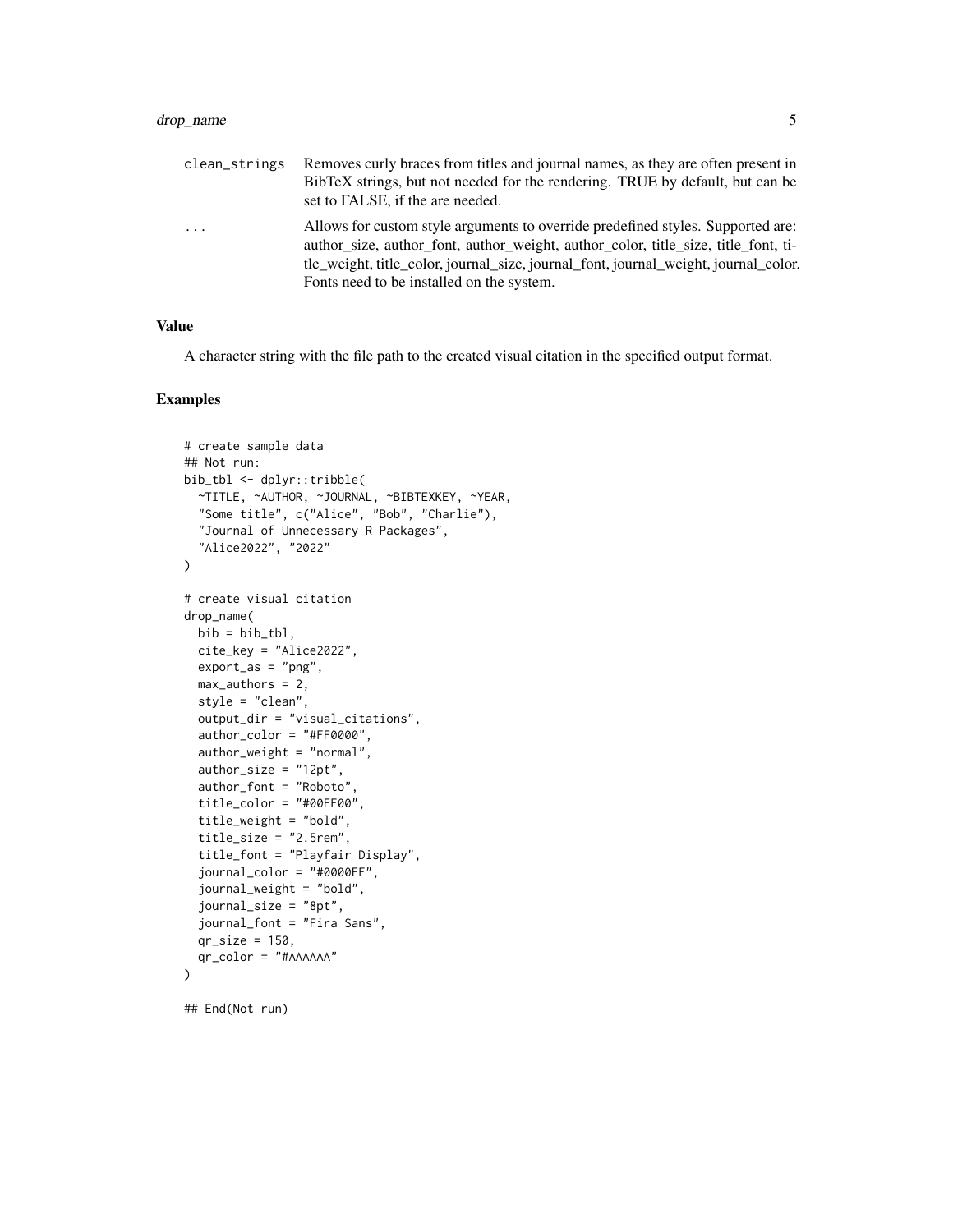<span id="page-5-0"></span>generate\_qr *generate\_qr*

#### Description

Generates a QR code from a supplied string and return as a plot object. This is a wrapper function around qrcode::qr\_code().

#### Usage

generate\_qr(url)

#### Arguments

url A string to encode as QR code.

#### Value

The encoded QR code as matrix.

get\_css\_styles *get\_css\_style*

#### Description

Provides inline CSS code for three distinct visual citation styles. If "none" is given, the returned styles are empty strings.

#### Usage

```
get_css_styles(style, custom_style = list())
```
#### Arguments

| style        | A string specifying the desired style for the visual citation. Possible values are:                                                                      |
|--------------|----------------------------------------------------------------------------------------------------------------------------------------------------------|
|              | "modern", "classic", "clean", "none". If "none" is given, the returned html can                                                                          |
|              | use a custom css file provided by the user. This custom CSS file must specify<br>styles for <div> classes "top-row", "title-row" and "author-row".</div> |
| custom_style | Style arguments passed by drop_html(). Can be specified in function call of<br>$drop name()$ .                                                           |

#### Value

A list of inline css styles for each element of the visual citation: top row, title row and author row.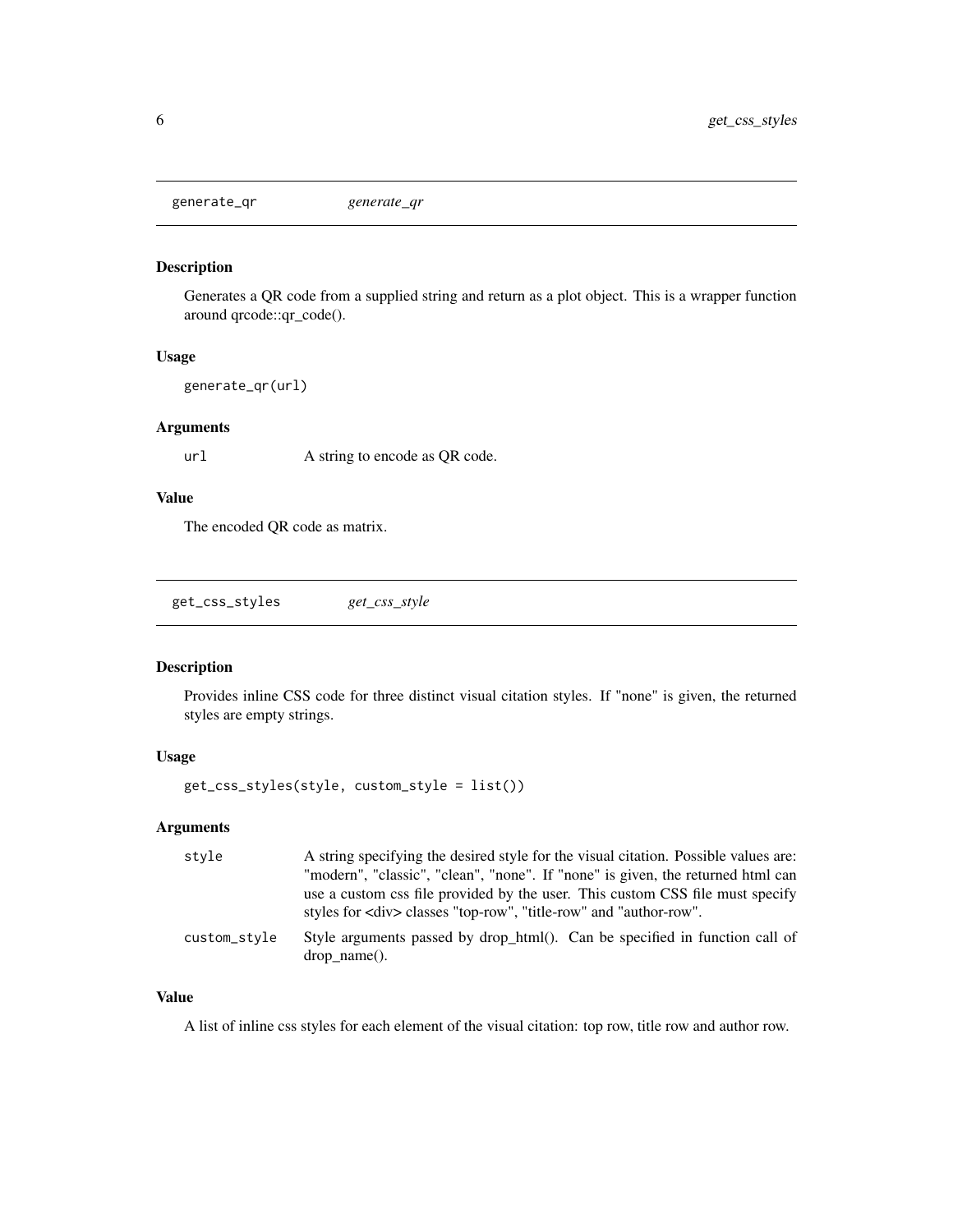<span id="page-6-0"></span>manage\_authors *manage\_authors*

#### Description

Returns a cleaned and cropped string of authors for the visual citation.

#### Usage

manage\_authors(authors, max\_authors, style = "any")

#### Arguments

| authors     | Can be a single string or a list of authors.                                              |
|-------------|-------------------------------------------------------------------------------------------|
| max authors | Maximum number of authors to be returned from the list.                                   |
| stvle       | Takes the user specified style. Only relevant for "compact" mode. Ignored oth-<br>erwise. |

#### Value

A single string with the desired maximum number of authors.

| write_vc | write vc |  |
|----------|----------|--|
|          |          |  |

#### Description

Takes the data from drop\_name and writes the actual outputs to the output directory.

#### Usage

```
write_vc(work_item, path_absolute, output_dir, export_as)
```
#### Arguments

| work_item     | A data frame or tibble with a single row, passed by drop name()                                                           |
|---------------|---------------------------------------------------------------------------------------------------------------------------|
| path_absolute | A logical parameter specifying, whether eventually a relative or absolute path<br>should be returned.                     |
| output_dir    | A relative path (in regard to the working directory) where the visual citations<br>should be 'dropped'. (type: character) |
| export_as     | Defines the file format of the returned visual citation (see drop_name() for more).                                       |

#### Value

The path to the written file as character.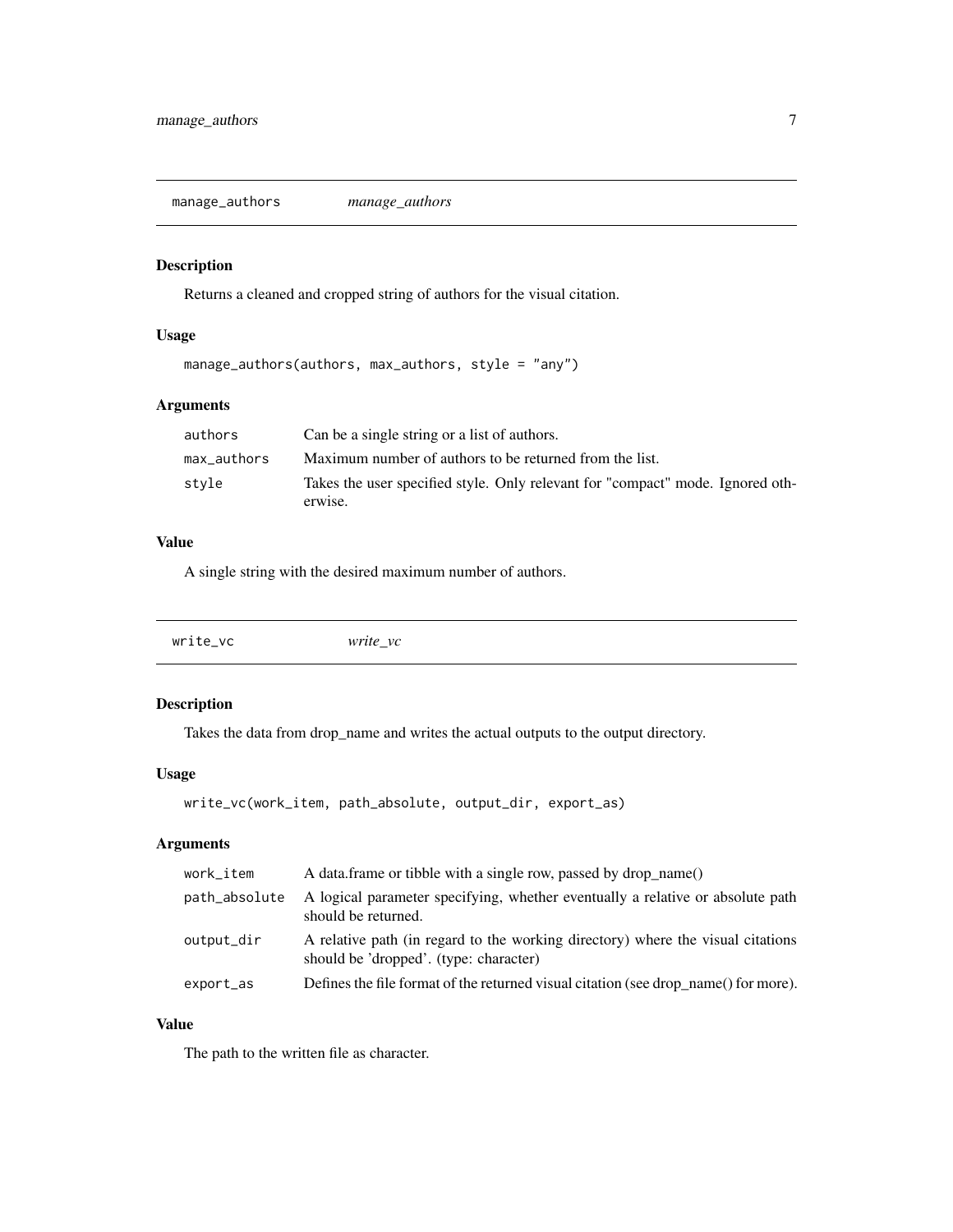#### Examples

## Not run:

- # not intended for direct call. Please refer to the documentation
- # of drop\_name() for further assistance.

## End(Not run)